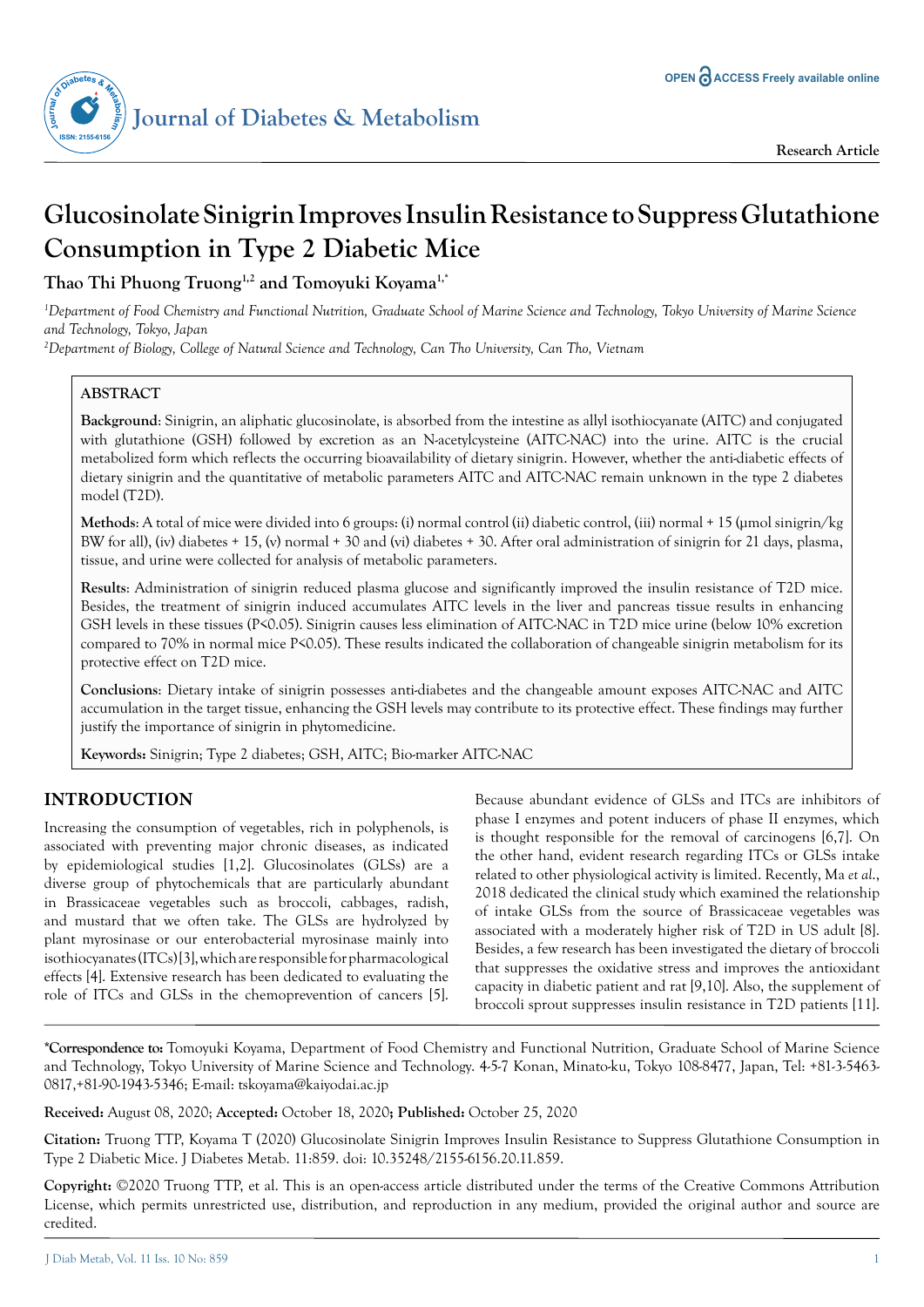Researchers claim the role of sulforaphane, as known as abundant ITC in broccoli source, contributes to its activity in improving the risk of T2D. However, these studies performed with crude materials in a clinical study, and the actual amount of GLSs and ITCs did not quantify in the body. To elucidate the anti-diabetic activity of GLSs *in vivo*, it is required to analyze effective amounts of ITC after intake GLS-containing vegetables.

As shown in Figure 1, sinigrin, one of the common GLSs, is metabolized mainly into allyl isothiocyanate (AITC). Once absorbed, the primary metabolic route for AITC is conjugation with glutathione (GSH) followed by conversion via the mercapturic acid pathway to an N-acetylcysteine (NAC) conjugate which is excreted into the urine [12]. Allyl isothiocyanate (AITC) and the bio-marker AITC-NAC are the crucial metabolized forms in the metabolism pathway of sinigrin *in vivo* which reflect the occurring bioavailability of dietary of sinigrin. To date, there is little precise information on both on the evident anti-diabetic effects by GLSs and the distribution of GLSs metabolites *in vivo*. In the current study, we investigate the effects of daily intake of GLS using purified sinigrin on type 2 diabetic mice model with quantitative data of AITC in blood, tissues, and AITC-NAC in the urine. We are trying to explain the anti-diabetic effects of GLSs based on demonstrated changes in metabolic parameters in mice body.

### **MATERIALS AND METHODS**

#### **Chemicals and reagents**

Sinigrin was obtained from TCI America, a division of the Tokyo Chemical Industry (Tokyo, Japan), the purity ≥ 98% (HPLC). Allyl isothiocyanate (AITC), phenyl isothiocyanate (PITC), L-cysteine, streptozotocin and 1,2-benzenedithiol were supplied by Wako (Wako Pure Chemical Industries, Tokyo, Japan). All reagents were purchased from Sigma-Aldrich and were used as received without further purification: N-Acetyl-L-cysteine (NAC, ≥ 99%), L-glutathione reduced (GSH,  $\geq$  98.0%), L-glutathione oxidized (GSSG, ≥ 98.0%), 5,5′-dithiobis(2-nitrobenzoic acid) (DTNB, ≥ 98%), ethylenediaminetetraacetic acid disodium salt dihydrate (EDTA, 99.0-101.0%), β-nicotinamide adenine dinucleotide 2'-phosphate reduced tetrasodium salt hydrate (NADPH,  $\geq$  97%), glutathione reductase from baker's yeast (S. cerevisiae) (GR, 100-300 units/mg protein (biuret)), sodium phosphate dibasic (Na<sub>2</sub>HPO<sub>4</sub>, ≥ 99.0%), sodium phosphate monobasic dihydrate (NaH<sub>2</sub>PO<sub>4</sub>⋅2H<sub>2</sub>O, ≥ 99.0%), 1-chloro-2,4-dinitrobenzene (CDNB),



**Figure 1:** Mean values of TG at three measuring times.

metaphosphoric acid (MPA, ≥ 33.5%) and triethylamine (TEA, ≥ 99.5%).

#### **Animals**

Six-week-old mice Slc:ddY mice from SLC (Hamamatsu, Japan) were housed in an isolator caging system maintained at  $24 \pm 1$ °C and  $50 \pm 10\%$  humidity under a 12-h light/dark cycle, and had free access to water and a standard laboratory feed (Labo MR Stock, SLC) for 1 week to accustom them to their surroundings. All experimental procedures described were approved by Guidelines for Animal Experimentation of Tokyo University of Marine Science and Technology.

#### **Induction of Type 2 diabetes**

The mice were divided into two groups as diabetes and normal group (each group n=18). Mice have fasted for 20 h before by single i.p. injection with 125 mg/kg of streptozotocin (STZ; *N*-nitroso derivative of glucosamine is a broad-spectrum antibiotic extracted from Streptomyces acromogenes) to induce T2D [13]. STZ freshly dissolved in 0.05 M citrate buffer, pH 4.5. Normal mice were injected with an equivalent volume of citrate buffer. An animal was accessed as being diabetes if the blood glucose level (Glc) was greater than 300 mg/dL after a 1-week injection [14].

#### **Experimental protocols**

A total of 36 male mice was partitioned into six groups (n=6 for each) and treated as follows: (i) normal control, (ii) diabetic control, (iii) normal + 15 ( $\mu$ mol/kg BW for all), (iv) diabetes + 15, (v) normal + 30 and (vi) diabetes + 30 as shown in Figure 2. Mice were orally administered with sinigrin (µmol/mL/kg BW) dissolved in distilled water. The effective dose of sinigrin was chosen from the consumption amount of Brassica vegetables according to a clinical trial and a pilot study. Daily consumption of GLS (3-25 mg/day/ head) in Brassica vegetables was converted to 6-12 mg (15-30 µmol)/ kg/head as a sinigrin amount. In the pilot study for 21 days, we did not detect any side effects against body weight and fundamental blood parameters in mice by oral administration of the same dose of sinigrin/kg BW/21 days (data not shown). Thus, doses of 15 and 30 µmol sinigrin/kg BW were used in the present study.

Mice were orally administered sinigrin solution consecutive 21 days. At the end of the 21-days, mice were killed by cervical dislocation. The blood, liver, and pancreas samples were taken, and biochemical parameters were analyzed. Bodyweight, food, and water intake were also measured in the period of the experiment.

#### **Outcome measurement**

To measure fasting blood Glc levels, blood samples were taken from



**Figure 2:** Trigliceride values in patients with DM and no DM at admission (T0), after the initial treatment with fluid therapy and Insulin Aspart (T1) and after folow up therapy (T2).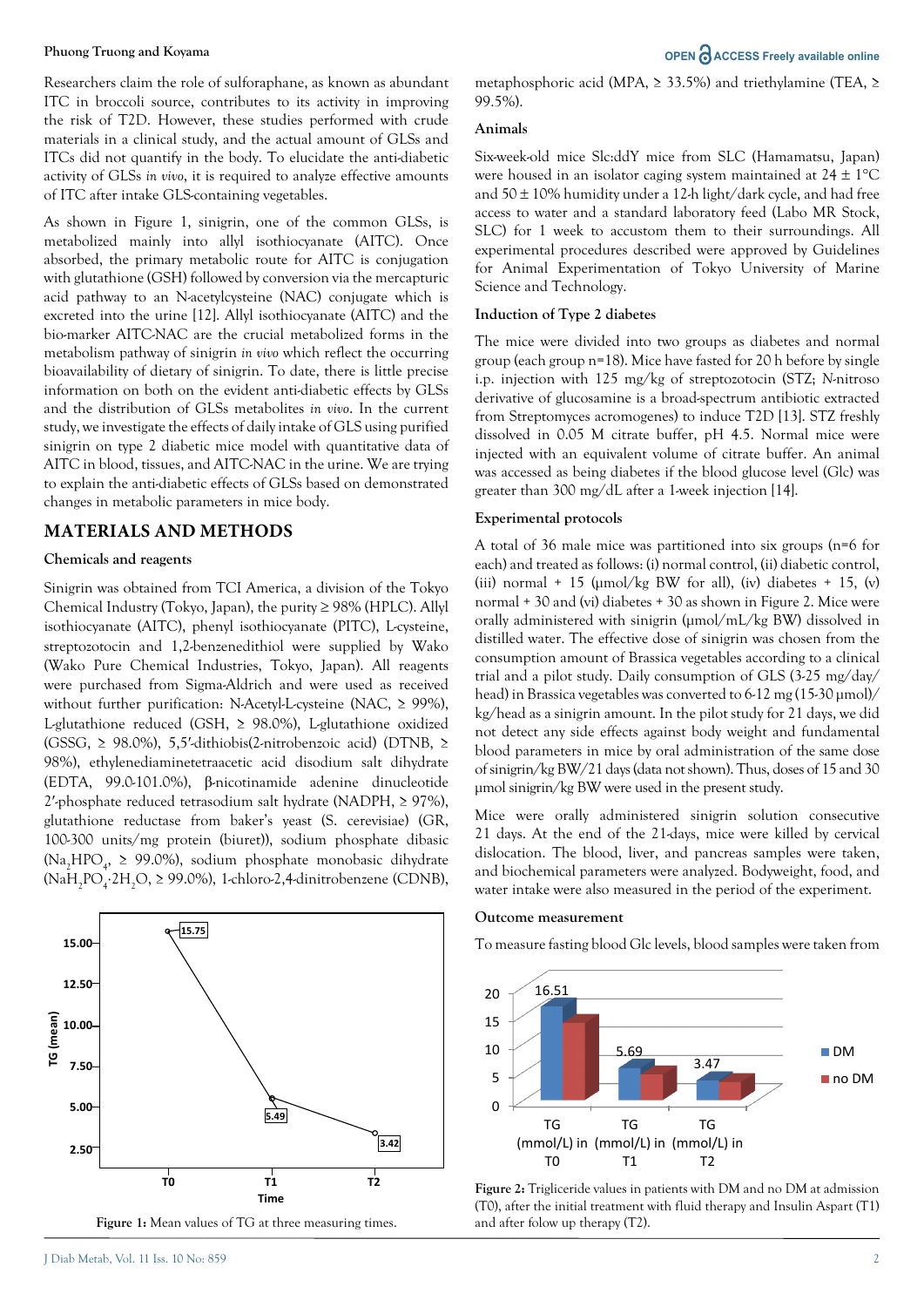the tail vein after fasting for on days -7, 0, 1, 4, 7, 10, 13, 16, 19, and 21. Insulin and triglyceride concentration were also determined on the 21-days. Blood samples were centrifuged at 9,000 g for 3 min, and plasma was obtained for the assay of the biological parameter. Plasma glucose, insulin, and triglyceride were determined using commercial reagents: Glucose CII-test Wako (Wako Pure Chemical Industries, Tokyo), ELISA Insulin kit (Morinaga Institute of Biological Science, Yokohama), Triglyceride (Wako, Tokyo), respectively. Homeostasis model assessment (HOMA) and quantitative insulin sensitivity check index (QUICKI) have been used to quantify degrees of insulin resistance and β-cell secretory capacity. The principle of HOMA is that blood glucose and insulin concentrations are related by the feedback of glucose on β-cells to increase insulin secretion. HOMA is an index of insulin resistance whose value should increase with increasing insulin resistance. QUICKI is an index for measuring insulin sensitivity (IS), which is the inverse of insulin resistance (IR). This index decreased in insulin resistance compared to normal. HOMA and QUICKI measures of insulin resistance are usually in very close agreement. HOMA =(Insulin x Glucose)/22.5 (glucose concentration in mM), QUICKI =1/[log (Insulin)+ log (Glucose)] [15].

#### **Allyl isothiocyanate metabolite determination**

Allyl isothiocyanate (AITC) levels in plasma and tissue were determined by cyclocondensation assay with slight modification [16,17]. Removal of protein in plasma and tissue homogenates with polyethylene glycol (PEG) results in preparation suitable for this assay without loss AITC. Briefly, plasma or tissue was incubated with a final concentration of PEG 6% on ice for 10 min, and then centrifuged at 10,000 g for 5 min at 4°C. Each supernatant (100 µL) was mixed with 10 mM 1,2-benzenedithiol in methanol (600 µL) and 0.1M phosphate buffer (pH 8.5, 500 µL), and incubated for 2 h at 65°C. AITC was quantitatively converted to 1,3-benzodithiole-2-thione. After cooling and centrifugation, 2 µL was injected onto the reverse phase HPLC column (ODS 4.6 i.d. × 250 mm, 5 µm particle size) and eluted at a flow rate of 1 mL/min with an isocratic mobile phase (80:20 = methanol: water). Various concentrations of AITC solutions were used to make the calibration standard after reaction with the same reaction. To guarantee of validation and quality, phenyl isothiocyanate (PITC) was added into the blank plasma or tissue at concentration 1 nmol/mL to determine the recovery of analysis. The recovery of PITC added in the original plasma and tissue homogenate was almost completely recovered up to 98%.

### **Synthesis and identification of AITC-NAC and PITC-NAC as analytical standards for urine analysis**

The NAC conjugate of AITC and PITC were synthesized using the published method [18] and confirmed by LC-MS. Briefly, Allyl Isothiocyanate (5.73 mmol) was dissolved in 5mL of ethanol and gradually added to a solution of NAC (5.12 mmol) and sodium bicarbonate (5.63 mmol) in 10mL of DW. All NAC has reacted within a few hours after AITC was added. Ethanol was evaporated and the mixture was acidified with HCL which gave a yellow oily precipitate. The mercapturic was extracted with ethyl acetate and traces of organic solute were evaporated using a high vacuum, yielding 4.25 mmol (83%) as a yellow sticky product. The synthetic of AITC-NAC was used to construct a standard curve to determine the concentration of AITC-NAC in the urine sample. The internal standard PITC-NAC was also synthesized as the process of AITC- NAC. The product was crystallized from boiling ethyl acetatemethanol, yielding 69.8% as white crystals.

The AITC-NAC was separated by the ODS-HG-5 column (2.0 i.d. × 250 mm, 5 µm particle sizes). The mobile phase consisted of 1% formic acid in water (A) and methanol (B). An initial condition of 0% B increased linearly to 30% at 5 min, 100% B at 30 min, and equilibrated back to 0% by 52 min.

Mercapturic acid of PITC and AITC was detected as [M+H]<sup>+</sup> in positive mode with the strong  $m/z = 299$  and 263 as the major peak respectively, based on the previously published spectra [19]. With our analysis conditions, these synthesized samples of PITC-NAC at 26.22 min and AITC-NAC at 23.75 min showed a distinct [M+Na]+ peak at 321 and 285 respectively, due to the addition of sodium bicarbonate to the sample, added to enhance the molecular ion.

#### **Urine collection and analysis**

Mice were housed in individual beakers and 24 h urine samples following oral administration of sinigrin were collected and the urine samples were stored at -20°C until analysis. The sample was analyzed for the mercapturic acid of allyl isothiocyanate (AITC-NAC) by HPLC-MS system [20]. Briefly, 20 µL of an internal standard solution was added to 200 µL of urine in a 0.5 ml Eppendorf tube followed by vortexing. Then this mixture was filtered by HPLC filters (0.45 µm) and 10 µL was analyzed on an HPLC-MS system. Because the phenyl glucosinolate is not a naturally occurring compound, the mercapturic acid of phenyl isothiocyanate (PITC-NAC) was used as an internal standard (IS).

### **Measurement of the total GSH, GSH and GSSG level**

Blood samples were centrifuged at 9,000 g for 3 min, and 10 µL serum was obtained for measurement total GSH, GSH and GSSG. The liver and pancreas were isolated after perfusion with ice-cold 1.15 % KCL and homogenized with 4 vol (w/v) 50 mM sodium phosphate buffer (pH 7.4) containing 1mM EDTA on ice. Then the homogenate was centrifuged at 10,000 g for 10 min at 4°C to take supernatant for measurement. The concentrations of total glutathione (in GSH equivalents) are measured using the kinetic assay [21]. The concentrations of GSSG are determined with 1M of 4-vinyl pyridine (4-VP) pretreatment for 1 h to mask GSH in the samples. The levels of GSH can be calculated from the difference in concentrations of the total and GSSG.

#### **Enzyme activity of glutathione-S-transferase (GST) and gammaglutamyl transpeptidase (**γ**-GTP) in liver tissue**

The supernatant of liver homogenate was used for the measurement of enzyme activities. The activity of GST was determined by using 1-chloro-2,4-dinitrobenzene (CDNB) as the substrate. The reaction mixture contained 20 mM of CDNB and 20 mM reduced glutathione in 0.1 M sodium phosphate buffer (pH 6.5). The formation of the reduced GSH–CDNB conjugate was measured spectrophotometrically at 340 nm with CDNB [22]. γ-GTP was measured by using commercial reagent from the γ-GTP kit (Tokyo, Japan).

#### **Evaluation of the free cysteine level in liver tissue**

For analysis of free cysteine with pre-labeled HPLC method using gradient eluents A and B (Wako, Osaka), the liver homogenate was treated with a 5% MPA similar to precipitate protein. Cysteine standard and liver homogenate were derivatized at room temperature using a precolumn procedure. An LC-10AS HPLC system (Shimadzu, Tokyo, Japan) was equipped with an SCL-10A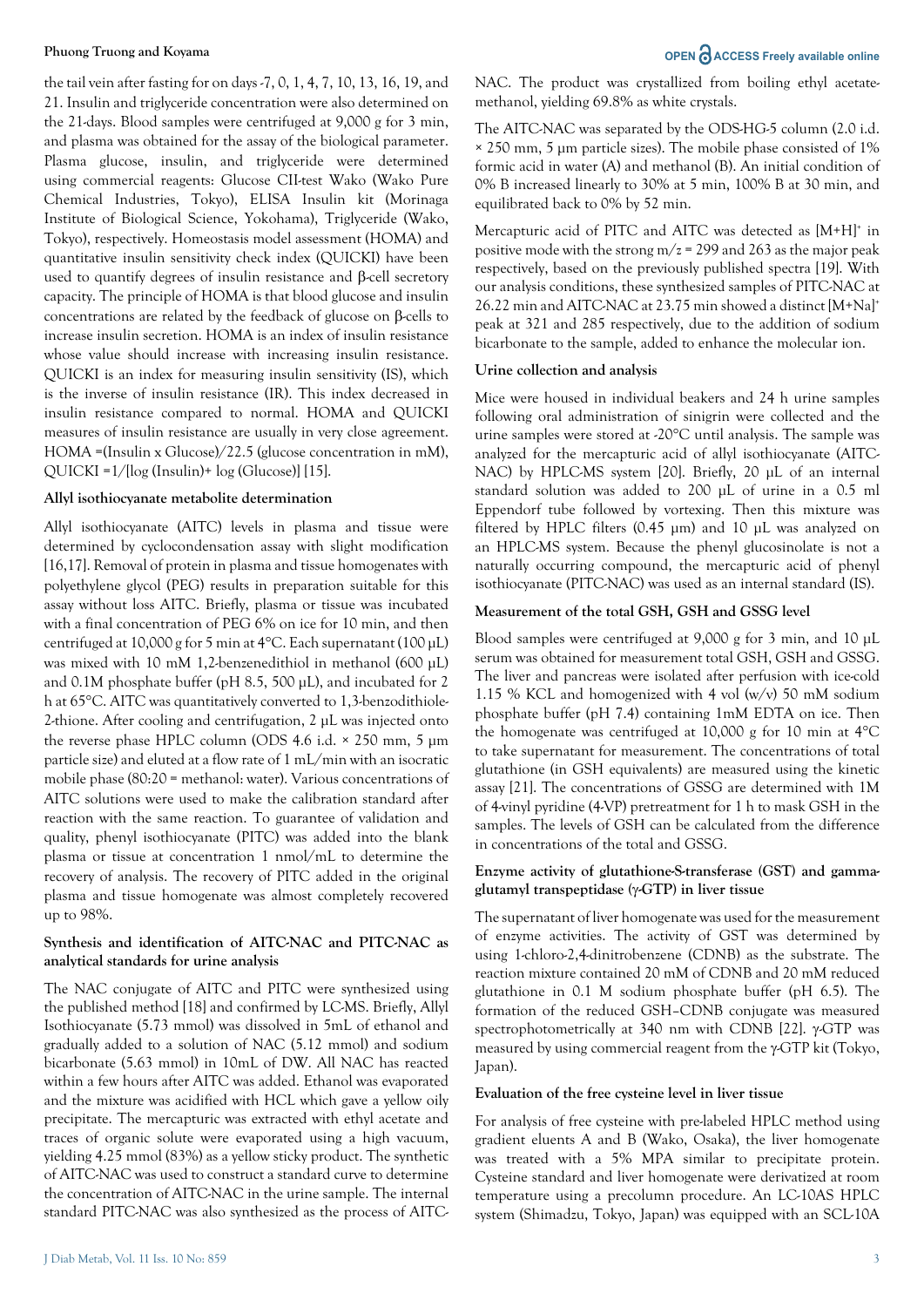UV detector at 250 nm  $(\lambda_{\text{max}})$ . Data were acquired and processed using Rec Pro software (Run time Instrument Co.). Samples were injected at 10 µL onto an ODS 18 column (250 × 4.6 mm, 5 µm i.d.) protected with a guard column. The column was operated at 40°C (CTO-10A, Tokyo, Japan) with a flow rate of 1 mL/ min using ACN/20 mM sodium phosphate buffer pH 6.0 (6:94) as eluent A and ACN/20 mM sodium phosphate buffer pH 6.0 (70:30) as eluent B. Identification was based on the comparison between the retention time of cysteine standard and those in the liver homogenate and was confirmed by a fortification technique (spiking). Quantitation was based on the external standard using calibration curves fitted by linear regression analysis. To assess the accuracy of the method, a recovery of the study was carried out by adding each cysteine at three concentration levels to a liver homogenate that was previously analyzed. The resulting fortified samples were analyzed in triplicate. The limit of the detection (LOD) was evaluated as three times the signal to noise ratio.

#### **Statistically analysis**

All measurements and analyses have been repeated a minimum of three times. Results were presented as means ± SE. Statistical significance was determined using a one-way analysis of variance (ANOVA) followed by the Tukey's test, using SPSS version 22.0. Values of P<0.05 was considered statistically significant differences.

### **RESULTS**

#### **Effects of sinigrin on BW, DW, food consumption**

The body weight gain in Figure 3A was significantly elevated in normal groups compared with diabetic groups (P<0.05). The body weight gain in the diabetic control group was significantly lower than these of the normal control group. After oral administration of sinigrin at a dose of 15 or 30 µmol/kg body weight/day for 21 days in diabetic groups, bodyweight gain increased significantly compared with those of the diabetic control group.

As shown in Figure 3B and C, food and water intake in the diabetic control groups were increased dramatically compared with these of the normal groups. In the case of diabetic groups, the oral administration of 15 and 30 µmol sinigrin led to a decrease in food and water intake compared with these of the diabetic control group. Besides, the administration of sinigrin did not change the amount of food and water intake among normal groups.

#### **Effect of sinigrin on glucose, triglyceride level, and insulin resistance**

As shown in Figure 4, plasma glucose levels in diabetic control mice were significantly higher than those of normal control mice. The glucose level in diabetic control groups rose noticeably from 1 week after STZ administration and the high glucose levels were thereafter



**Figure 3:** TG reduction (%) from T0 to T1 in risk groups for acute pancreatitis.



**Figure 4:** Effects of sinigrin on plasma glucose level in mice. The glucose level was determined on the time-course of the experimental protocol. The number of mice was n=6 for each group. Each value is expressed as the mean  $\pm$  SE of 6 mice per group. Means with different letters are significantly different according to the Turkey test (P<0.05).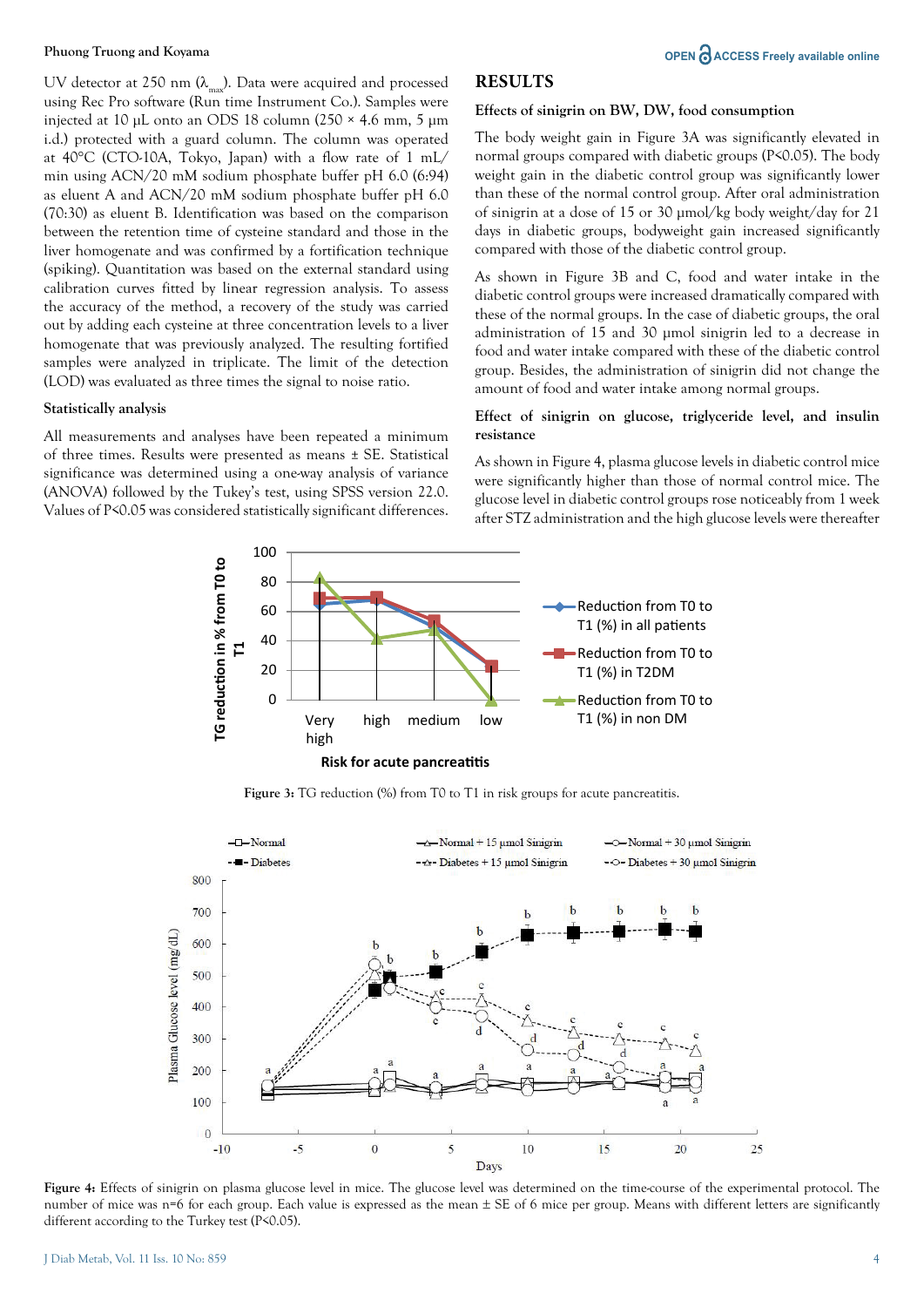maintained until 21 days (the termination of this experiment) (initial: 147.40 mg/dL, 1 week: 453.37 mg/dL, 21 days: 639.54 mg/dL). These biological parameters were significantly decreased after the oral administration of sinigrin among diabetic mice. On the other hand, the declined level shown a dose-dependent decrease after the oral administration of sinigrin. In the diabetic mice were orally administered a low dose (15 µmol/kg BW) decreased the plasma glucose level from 505.30 to 264.20 mg/dL, that of a high dose (30 µmol/kg BW) was markedly decreased from 535.25 to 164 mg/dL in Figure 4. Other blood parameters for diabetic conditions were summarized in Table 1. After 21 days of the administration, the triglyceride level in diabetic groups treated with sinigrin was lower than the diabetic control group. Triglyceride levels in the diabetic group which treated at a low and high dose of sinigrin were  $288.80 \pm 19.18$  and  $171.13 \pm 55.38$  respectively compared to the high value  $780 \pm 75.63$  in diabetic control groups.

Non-fasting plasma insulin levels in the diabetic control mice decreased non-significant differences compared to the normal control mice which induced the increasing the glucose levels, in part, due to the progression of insulin resistance in T2D [23]. Besides, HOMA and QUICKI are indexes of insulin resistance whose value was significantly different in diabetic control groups compared to normal groups. On the other hand, the administration of the sinigrin compound has no significant difference in the HOMA and QUICKI at the normal groups. However, the treatment with a low dose and high dose sinigrin resulted in a significant reduction of HOMA and increasing of QUICKI, indicating a marked improvement in insulin sensitivity by both doses in the T2D mice.

#### **Allyl isothiocyanate metabolism level in plasma and tissue**

After 21-day treatment of sinigrin, mice have collected the whole blood, liver, and pancreas for the determination of AITC level absorption and distribution. Our data indicate that the amount of AITC detected in plasma was significantly different between normal control groups and diabetic control groups although they intake the same dose of sinigrin. In deep, the AITC metabolite level in the group of normal mice was  $0.21 \pm 0.02$  and  $0.49 \pm 0.06$ nmol/mL at the dose of 15 and 30 µmol respectively. In contrast, the diabetes mice resulted in only  $0.08 \pm 0.03$  and  $0.15 \pm 0.02$ nmol/mL following administration of a low and high dose sinigrin in Figure 5A. Both liver and pancreas, we observed the level accumulation was significantly higher 7- 10 times in the T2D mice compared to normal mice in Figure 5A. Specifically, this is the first report to evaluate AITC accumulation in the pancreas. Our data illustrated that in the T2D mice, AITC inclined to accumulate into the pancreas. Importantly, these results are corroborated by the improvement of sinigrin treatment on the T2D mice model. None AITC was found in the group without treatment of sinigrin.

#### **Effects of sinigrin on glutathione level**

In the diabetic control group, we observed the low level of GSH and total GSH reversely with the highest concentration of GSSG in all of the measurements of plasma, liver, and pancreas tissue compared to those of normal control mice (P<0.05) in Figure 5B. In the plasma and liver tissue, we observed the dose-dependent increase of GSH and total GSH levels in diabetes with oral administration of sinigrin at both low and high doses (15 and 30

**Table 1:** Mean age, HbA1c and lipid profile in diabetic and non-diabetic patients at admission (T0).

| Group           | Dose of sinigrin# | $Triglveeride$ (mg/dL)   | Glucose $(mg/dL)$             | Insulin $(ng/dL)$              | <b>OUICKI</b>                 | <b>HOMA</b>                   |
|-----------------|-------------------|--------------------------|-------------------------------|--------------------------------|-------------------------------|-------------------------------|
| Normal          | $\Omega$          | $176.9 \pm 40.6^{\circ}$ | $174.3 \pm 19.3^{\circ}$      | $2.871 \pm 0.036^{\circ}$      | $0.87 \pm 0.03^{\circ}$       | $0.64 \pm 0.03$ <sup>a</sup>  |
|                 | 15                | $175.4 \pm 66.3^{\circ}$ | $154.0 \pm 16.9^{\circ}$      | $2.954 \pm 0.012$ <sup>a</sup> | $0.92 \pm 0.04$ <sup>a</sup>  | $0.53 \pm 0.06^{\circ}$       |
|                 | 30                | $171.1 \pm 25.8^{\circ}$ | $147.2 \pm 19.3$ <sup>a</sup> | $2.961 \pm 0.248$ <sup>a</sup> | $0.93 \pm 0.08$ <sup>a</sup>  | $0.55 \pm 0.11$ <sup>a</sup>  |
| <b>Diabetes</b> | $\Omega$          | $780.0 \pm 75.6^{\rm b}$ | $639.5 \pm 9.3^{\rm b}$       | $2.650 \pm 0.194$ <sup>a</sup> | $0.59 \pm 0.01^{\rm b}$       | $2.17 \pm 0.15^{\rm b}$       |
|                 | 15                | $288.8 \pm 19.2$ °       | $264.2 \pm 19.2$ <sup>c</sup> | $2.540 \pm 0.327$ <sup>a</sup> | $0.78 \pm 0.04$ <sup>ac</sup> | $0.86 \pm 0.14$ <sup>ac</sup> |
|                 | 30                | $171.1 \pm 55.4^{\circ}$ | $164.0 \pm 19.2$ <sup>a</sup> | $2.810 \pm 0.421$ <sup>a</sup> | $0.90 \pm 0.09^{\circ}$       | $0.59 \pm 0.14$ <sup>a</sup>  |

Note: QUICKI is indices of insulin sensitivity whose value decreases with increasing insulin resistance. HOMA is an index of insulin resistance whose value increases with increasing insulin resistance. QUICKI =  $1/[\log(I0) + \log(G0)]$ ; HOMA =  $(10 \times G0)/22.5$  (Glucose concentration in mM). Each value was expressed as the mean ± SE of 6 mice per group. Mean with different letters are significantly different according to the Turkey test (P<0.05). #: the dose of sinigrin (µmol/kg BW/day).



**Figure 5:** The concentration of AITC metabolites (A), Glutathione (GSH) and oxidized glutathione (GSSG) (B) in the liver, plasma, and pancreas tissue following oral administration of sinigrin at 21 days in mice. Each value is expressed as the mean ± SE of 6 mice per each group. The number on the horizontal axis means the dose of sinigrin (µmol/kg BW/day). Means with different letters are significantly different according to the Turkey test (P<0.05).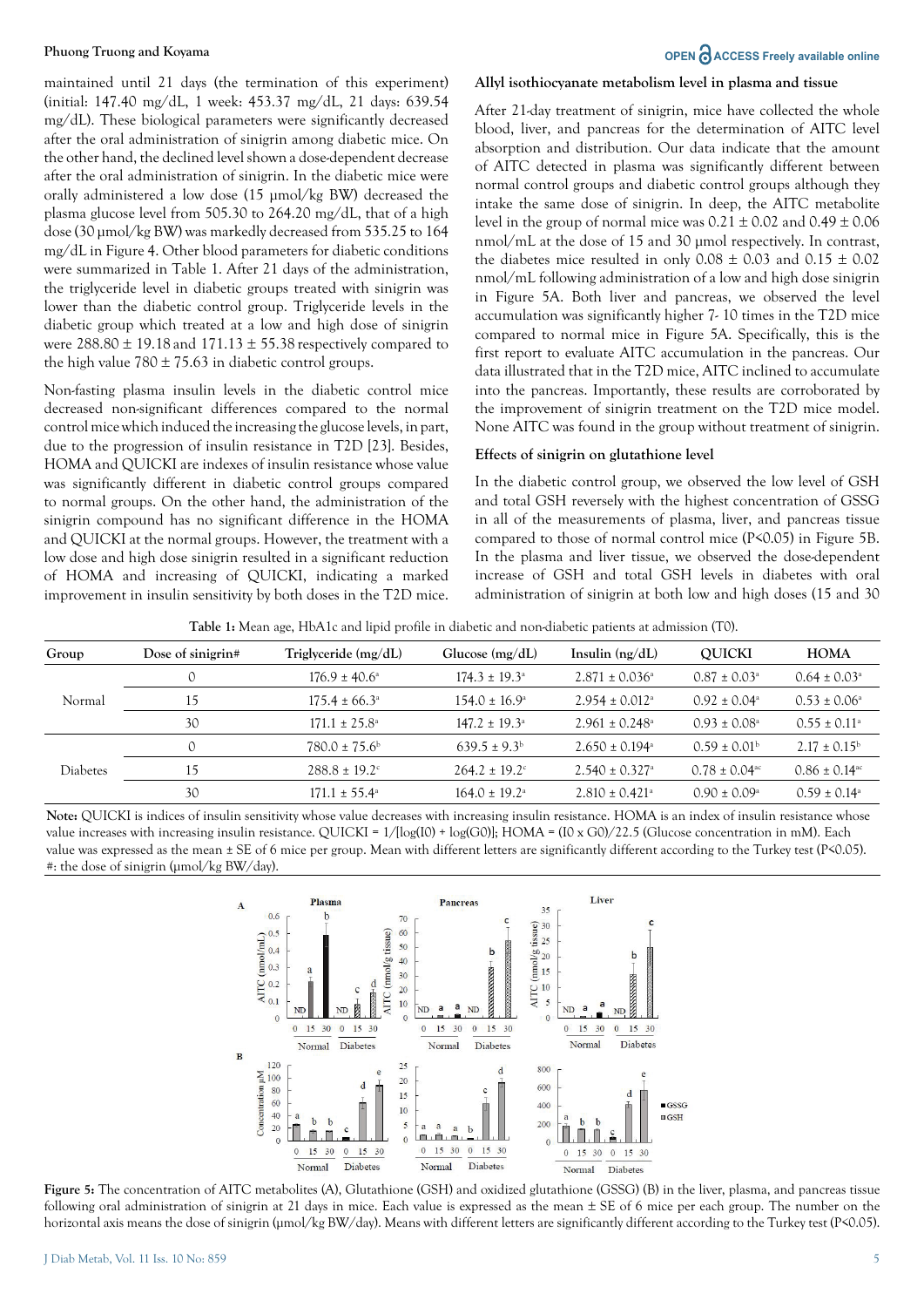µmol/21 days). Among the group of normal mice, the treatment of sinigrin has a decline in the level of GSH and total GSH compared to normal control mice. Besides, GSSG was not significantly different between normal and diabetes groups treated with the sinigrin compound in Figure 5B. In the pancreas tissue, oral administration of sinigrin also shown the highest concentration of GSH and total GSH levels in the diabetic mice compared to the normal control mice in Figure 5B. Remarkably, the level of GSH in the normal mice treated with sinigrin did not decline as in the case of plasma and liver tissue. The trend of GSSG levels is like plasma and liver tissue. Thus, increasing GSH levels were observed in plasma, liver, and pancreas tissue among the T2D mice which orally administered of sinigrin at low and high dose (15 and 30 µmol/21 days). This data suggested that sinigrin enhances the GSH levels in the T2D condition compare to the severe GSH level in the T2D control group.

### **Urinary of AITC-NAC conjugate after sinigrin treatment**

After oral administration of sinigrin (15 µmol or 30 µmol), urine was collected in 24h. After analysis of chromatography, the peak of AITC-NAC was found in the urine samples of the sinigrin treated group with the corresponding mass (*m/z* 263 and 285*)*  and retention time at 23.75 min identified as the peak of synthesis AITC-NAC standard (Figure 6). There was no detectable amount of ITC conjugate in the group without sinigrin treatment (Figure 6). A standard curve was constructed in the linearity range (0.09 – 23.85 nM,  $R^2$ = 0.996). The percentage of recovery of AITC-NAC was calculated base on the standard of the synthetic of AITC-NAC and quantitated using PITC-NAC as the internal standard.

# **Phuong Truong and Koyama OPEN ACCESS** Freely available online

Recovery of AITC-NAC was excreted in urine revealed significantly different in normal and type 2 diabetic mice Table 2. In normal mice, the recovery of AITC-NAC accounted for 70% of the oral dose. There was no dose-dependence between 15 and 30 µmol sinigrin. However, in T2D the percentage of mercapturic acid AITC-NAC was found only approximately 10%. This metabolized marker AITC-NAC suggested low exposure in T2D compared to healthy mice.

#### **Correlation of excretion of AITC-NAC and other factors in the metabolism pathway of sinigrin**

These parameters were summarized in Table 2. There was higher significantly GST activity in the liver tissue of sinigrin-treated normal mice than in those of normal control mice (P<0.05). In contrast, the GST activity was not induced in diabetic mice who orally administered sinigrin at both doses (15 and 30 µmol). STZmediated increased the GST activity in the mouse liver observed in the diabetic control mice.

The results showed that γ-GTP increased at the highest level in the control diabetes group compared to the normal control group (P<0.05). Treatment of sinigrin in normal groups elevated significantly the levels of γ-GTP compare to the normal control group. On the other hand, in the T2D mice, supplementation of sinigrin was like those of normal control mice.

The cysteine levels were measured in the liver tissue of all mice groups and results were shown in Table 2. The lowest cysteine content was in the type 2 diabetic control group compared to those of normal control mice (P<0.05). Supplement of sinigrin



**Figure 6:** LC-MS chromatograms of AITC-NAC in the urine sample after mice were orally administered sinigrin at wavelength 270 nm. AITC-NAC and internal standard (IS) were identified at retention time 23.75 and 26.22 min, respectively.

**Table 2:** Correlation of excretion of AITC-NAC and other factors in the metabolism pathway of sinigrin.

| Group       | Dose of<br>Sinigrin# | <b>AITC-NAC</b><br>$\%$                                    | Liver tissue                  |                                                                  |                                |                                  |                                    |  |
|-------------|----------------------|------------------------------------------------------------|-------------------------------|------------------------------------------------------------------|--------------------------------|----------------------------------|------------------------------------|--|
|             |                      |                                                            | $AITC$ (nmol/g)<br>tissue)    | $GSH$ ( $\mu$ M)                                                 | Cysteine $(nmol/g)$<br>tissue) | $GST$ (nmol/min/mg)<br>protein)  | $g$ -GTP (nmol/min/mg)<br>protein) |  |
| Normal      |                      | ND                                                         | ND                            | $238.49 \pm 20.83$ <sup>a</sup>                                  | $86.42 \pm 10.81$ <sup>a</sup> | $764.27 \pm 152.06^{\circ}$      | $19.21 \pm 3.94^{\circ}$           |  |
|             | -15                  | $68.69 \pm$<br>$10.50^{\circ}$                             | $0.53 \pm 0.11$ <sup>a</sup>  | $143.40 \pm 6.72^b$                                              | $57.27 \pm 6.39^{\rm b}$       | $1185.87 \pm 222.07^{\rm b}$     | $55.21 \pm 9.72^{\rm b}$           |  |
|             | 30                   | $70.22 \pm 7.45$ <sup>a</sup> $1.77 \pm 0.26$ <sup>a</sup> |                               | $135.79 \pm 7.29^{\circ}$                                        | $50.73 \pm 6.44^b$             | $1239.89 \pm 177.15^{\text{b}}$  | $77.26 \pm 7.85$ <sup>c</sup>      |  |
| Diabetes 15 |                      | ND                                                         | ND                            | $31.29 \pm 8.00^{\circ}$                                         | $20.60 \pm 12.17$ °            | $1109.37 \pm 123.82^{\rm b}$     | $101.86 \pm 6.45$ <sup>d</sup>     |  |
|             |                      | $5.12 \pm 4.12^b$                                          | $14.16 \pm 3.79^{\circ}$      | $410.34 \pm 35.11$ <sup>d</sup>                                  | $115.85 \pm 12.79^{\text{d}}$  | $764.46 \pm 173.24$ <sup>a</sup> | $26.05 \pm 3.64$ <sup>a</sup>      |  |
|             | 30                   | $6.82 \pm 5.11^{\rm b}$                                    | $22.98 \pm 5.70$ <sup>c</sup> | $570.35 \pm 106.24$ <sup>e</sup> $151.45 \pm 17.05$ <sup>e</sup> |                                | $728.64 \pm 179.45^{\circ}$      | $20.09 \pm 2.34$ <sup>a</sup>      |  |

Note: AITC-NAC was measured after 24h oral administration of sinigrin in all groups of this experiment. Glutathione (GSH), AITC levels, cysteine levels, GST, and γ-GTP enzyme activity were determined in all groups of this experiment at the day 21st. Each value is expressed as the mean ± SE of 6 mice per group. Means with different letters are significantly different according to the Turkey test (P<0.05). #: the dose of sinigrin (µmol/kg BW/day).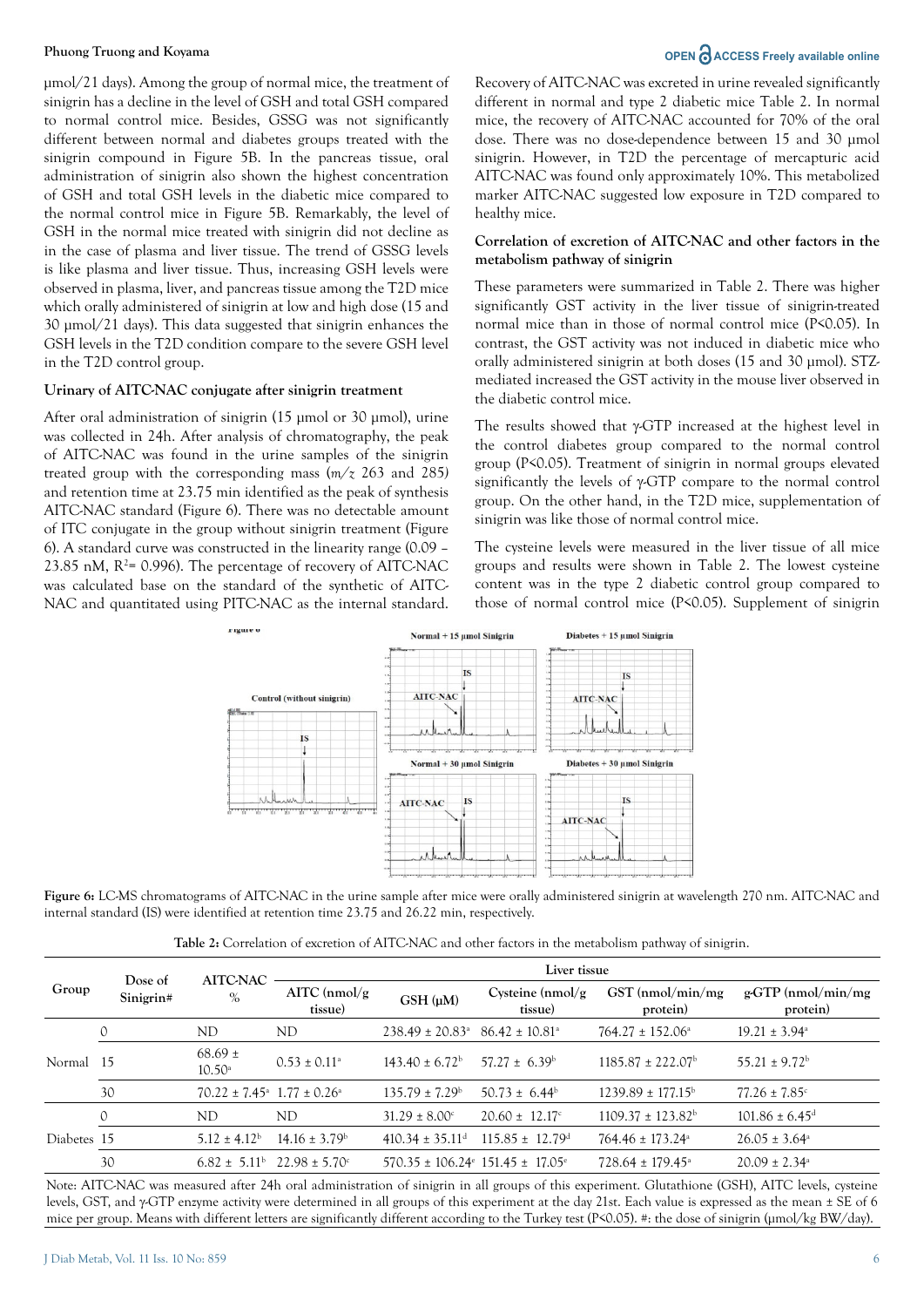in the normal mice leads to a decline in cysteine levels compared to those of normal control mice. However, these values were not significantly suppressed as in the case of type 2 diabetic control groups. In diabetes plus sinigrin 15 and 30 µmol/kg BW group, the cysteine values were significantly elevated approximately 1.5 and 2 times higher than those of diabetic control mice (P<0.05).

### **DISCUSSION**

Our study is focused on the anti-diabetic effects of GLS and the metabolite ITC following the daily intake of purified sinigrin.

The current study conducted using purified GLS on the experimental diabetic model clearly shows that daily intake of sinigrin exhibits anti-diabetic activities in type 2 diabetic mice. The changes in BW gain with food and water consumption due to metabolic failure in diabetic conditions [24] were perfectly recovered after sinigrin treatment (Figure 3). And sinigrin improved insulin resistance (IR) by decreasing the plasma glucose and triglyceride levels (Figure 4). IR is a major determinant of the markedly increased risk of cardiovascular complications in type 2 diabetic patients [25]. Treatment of IR is a potential target for the improvement of hyperglycemia and a decrease in cardiovascular disease risk of factors [26]. In the current study, a 21-day supplementation with 15 and 30 µmol sinigrin improved the IR index including both HOMA and QUICKI indexes (Table 1). Therefore, our data proved that the consumption of sinigrin (GLS form) possess antidiabetes activity. The intake amount of sinigrin in the current mice experiment was 6-12 mg/day is approximately equal to 200- 400 g of Brassicaceae vegetables per day (In broccoli, sinigrin is approximately 3 mg/100 g vegetables). In another clinical study, the oral administration of broccoli extract at dose 200 mg/kg BW/ day for 20 days improved the plasma glucose level [10]. Another study in diabetic patients has resulted indicated the sulforaphane (ITC form) in broccoli sprouts powder (10 g/day) has an impact on the improvement of the IR index [11]. Besides, the GOT and GPT levels were not significantly different between the sinigrin treated normal mice and normal control mice in our experimental condition (data not shown). Although γ-GTP activity slightly increased, these results are thought that sinigrin did not cause a bad effect on the healthy mice in our condition. Based on these data, effective consumption amount of sinigrin can cause a good effect on suppression T2D. In our research, we demonstrated the protective effect of sinigrin on the improvement of the T2D mice by reducing plasma glucose levels and improving insulin resistance.

These therapeutic activities *in vivo* are contributed by absorbed AITC generated by myrosinase from dietary sinigrin. After tissue distribution, AITC is conjugated to glutathione in the liver and excreted in the urine as mercapturic acid (AITC-NAC), which accounts for a 50-80% dose of ingestion ITC [27-29]. In the current study, the AITC-NAC equivalent to approximately 70% of intakes sinigrin was excreted in the urine in the normal mice Table 2. This value revealed that the amount of AITC in the body whether mice were orally administered pure GLS (sinigrin). The AITC is known as an activator of transcription factor NF-E2-related factor 2 (Nrf2) through its capacity to induce the expression of phase 2 enzymes that detoxify reactive oxygen species and other antioxidant proteins [30,31]. Data in the normal mice revealed that the intake of sinigrin enhanced the GST activity in liver tissue compared to the normal control mice. This data has an agreement with the previous report about the supplementation of GLS compounds lead to induce the phase 2 enzyme activity as GST [30]. In response to GST enhancement by sinigrin, the conjugate metabolism of

# **Phuong Truong and Koyama OPEN ACCESS** Freely available online

sinigrin declined the level of GSH and excrete a lot of AITC-NAC (Table 2). Finally, sinigrin was lead to falling the total GSH level in normal mice (Figure 5B). This result has an agreement that AITC consumed GSH for producing the AITC-NAC. Thus, the tissue GSH level has a negative-corresponding with the excretion level of AITC-NAC in the urine.

To estimate the mechanism of anti-diabetic effects of sinigrin in T2D mice, we have analyzed several parameters related to the metabolic pathway of AITC in mice body. We found big differences in parameters between normal and diabetic condition and it will contribute improve the diabetic condition. Additionally, in contrast to normal mice excreting of 70% AITC-NAC in urine, we found that the elimination of AITC-NAC was very low in the urine of diabetic mice, approximately 6% corresponded to intake sinigrin (Table 2). This evidence suggests that the amount of sinigrin excretion is less than the percentage expose in the healthy mice. In diabetic control mice, we resulted in the significant enhancement of GST activity compared to normal control mice. However, in the diabetic mice unexpectedly, the supplementation of sinigrin did not enhance the GST enzyme activity in the liver tissue. In the previous studies with a long period observation after STZ injection for an increase in GST activity to appear suggested that the development of the diabetic state might be responsible for this increase, with the claim of the positive relationship between increasing the blood glucose level and elevating GST activity in the diabetic state. As the treatment of sinigrin improves the suppression of blood glucose level as mentioned above (Figure 4), we can estimate that sinigrin's impact on the metabolism pathway of AITC including GST may contribute to their activity in diabetic disease.

The bioavailability of ITC might contribute to their biological activity. The pharmacokinetic studies of ITC metabolism and distribution in mice following a single dose and long-term observation of the distribution of ITC have published, which reported the metabolite profile in plasma and various tissue [27-29]. Until now, no research reported the amount of metabolite after oral administration of GLS in the model disease. In the current study, we analyzed the AITC metabolism level in plasma and tissue in T2D mice by oral administration of sinigrin. Our data indicated that AITC accumulates at a high level in the pancreas and liver tissue of T2D mice compare to healthy mice following the same treatment of sinigrin. After dietary sinigrin, AITC metabolites tend to store in these tissues. As we know, both are critical target tissues to investigate the distribution of sinigrin in T2D.

Interestingly, the amount of elimination AITC-NAC in urine and accumulation of AITC in the liver and pancreas tissue showed a negative correlation. In deep, the distribution of AITC is located more in the pancreas compared to the liver which reported as the primary tissue for the metabolism of AITC. The data evidenced that AITC is inclined to distribute more in the target tissue as a pancreas under T2D condition. In deep, the amount of AITC distributes in the liver and pancreas is 1.7 and 2.7 nmol/g tissue respectively in the normal mice. However, the observed high value was detected at 22 and 54 nmol/g tissue in the liver and pancreas of T2D mice in **Figure 5A**. Increased accumulation of AITC in these tissues illustrates the changeable metabolism of sinigrin in T2D. In our research, we demonstrated the protective effect of sinigrin on the improvement of the T2D mice by reducing plasma glucose levels and improving insulin resistance. Therefore, the high accumulation of AITC may collaborate with the result associating intake sinigrin protect Type 2 diabetes.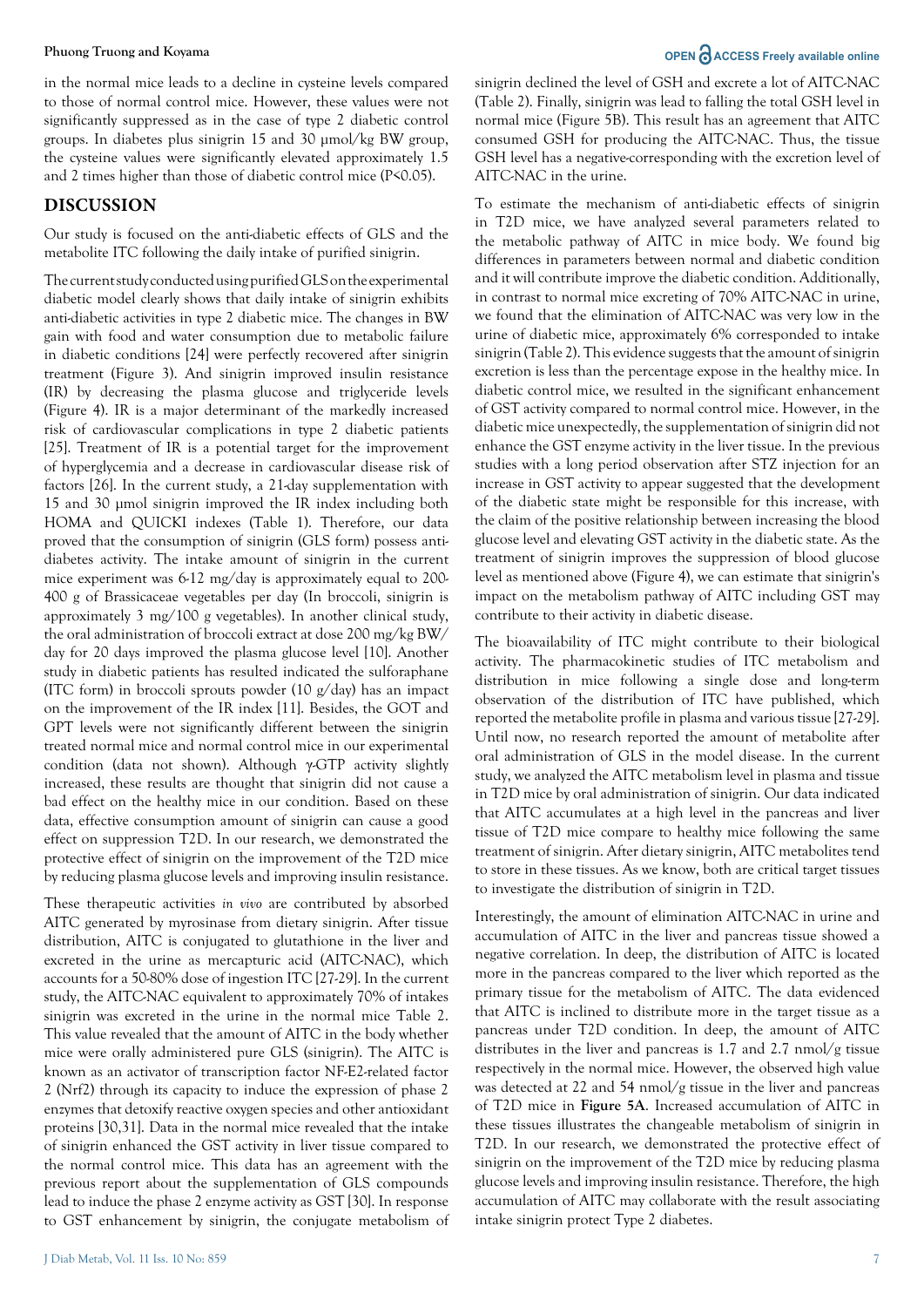

**Figure 7:** Changes in GLSs metabolite with GSH in diabetic conditions.

The high level of AITC-NAC excretes corresponds to consume a high amount of GSH. According to Xu *et al*., 2001, incubation of Phenyl Isothiocyanate (PEITC) significantly decrease the total GSH and GSH level in human leukemia cells *in vitro* due to conjugated reaction of PEITC with GSH catalyzed by GST, these reactions may lead to a temporally release in cysteinyl thiol groups in cells that provide an oxidative trigger for apoptosis [32]. In our study, the treatment of sinigrin also declined the level of GSH, leading to falling the total GSH level in normal mice in Figure 5B. This result has an agreement that AITC consumed GSH for producing the AITC-NAC. Interestingly, a fall of GSH level did not reach the peak value of diabetic control mice. Also, the oxidized GSSG level was like healthy mice. Therefore, although the treatment of sinigrin declined the GSH level, the intake of sinigrin did not harm the growth of mice following the time-course of the experiment as the evidence of enhancing the body weight gain (Figure 3A).

On the other hand, GSH may expose the oxidation via enhanced free radical generation in diabetic conditions [33]. In type 2 diabetes, dysfunctional redox homeostasis has long been known to play a role in the pathogenesis of the disease and its complications through a variety of mechanisms, and diabetic patients have been shown to possess increased cellular levels of reactive oxygen species (ROS) and ROS-induced DNA damage [34]. GSH pathway impairs in the diabetic condition and increases the susceptibility of the GSH pathway to oxidation in type 2 diabetic patients [35]. Notably, in the diabetic mice treated sinigrin, the total GSH and GSH levels were significantly higher than those of normal mice (Figure 5B). This result correlates to the low expose AITC-NAC in diabetic mice (Table 2). Remarkably, In the diabetic mice treated sinigrin, the total and GSH levels were dramatically higher than the normal mice without treatment of sinigrin. Our data is the first reports showed the supplement of sinigrin impact on the enhancing GSH level. It also clearly indicates the protective effect of the dose-dependence of sinigrin on GSH production.

GSH is a tripeptide made up of the amino acids glutamine, cysteine, and glycine. These amino acids are vital for the maintenance of circulating and tissue levels of GSH. We see that the cysteine was used to produce the AITC-NAC as the biomarker of intake of sinigrin. Therefore, the metabolism of sinigrin may decrease the level of cysteine. In our data, the results indicated that sinigrin declines cysteine levels in normal mice (Table 2). The lowest cysteine level was evaluated in the diabetic control groups. These results have an agreement in another previous study, which cysteine level is often found to be lower in diabetes [36,37]. Remarkably, the supplementation of sinigrin significantly enhances the levels of cysteine around 1.5 and 2 times at the dose of 15 and 30 µmol sinigrin/kg BW. This data might be correlated to the low expose of AITC-NAC and restore the cysteine levels leading to elevating the cysteine concentration in the diabetic mice model (Table 2). Interestingly, we observed that the dietary of sinigrin increase the level of glutathione (GSH) in both plasma, liver, and pancreas tissue in Figure 5B. In the previous study in patients, this suggests that cysteine status directly and positively influence the GSH levels. Sufficient nutritional amounts of vitamin D and cysteine independently can increase levels of GSH and thereby decrease insulin resistance levels in T2D patients. Finally, sinigrin compound proved a positive effect on T2D, in terms of saving natural antioxidant GSH lead to protect the oxidative condition in T2D mice.

It was summarized in **Figure 7** about the metabolism pathway of sinigrin. As shown in the current research, the ITC metabolizing system was changed to protect oxidative stress in the diabetic condition *in vivo*. Here we see that the cysteine was used to produce the AITC-NAC as the biomarker of intake of sinigrin. Based on comparison to normal conditions, we analyzed the relationship between exposure AITC-NAC in urine and other metabolized related factors. Oral administration of sinigrin in diabetic mice showed a significant increase of GSH, cysteine level, and high accumulation of AITC levels in liver tissue. In contrast, we observed that among the diabetic mice treated with sinigrin led to a decline in the GST and γ-GTP activity. Besides, our data observed the low excretion of AITC-NAC in T2D mice. Thus, these results suggested that sinigrin treatment in T2D mice less excreted AITC-NAC because it caused the impact on the metabolism pathway to save GSH to improve the diabetic condition.

### **CONCLUSION**

In conclusion, our study indicated that daily intake of sinigrin decreased plasma glucose, triglyceride levels, and improved insulin resistance in type 2 diabetic mice. Besides, the treatment of sinigrin reveals the decline of urinary marker AITC-NAC in type 2 diabetic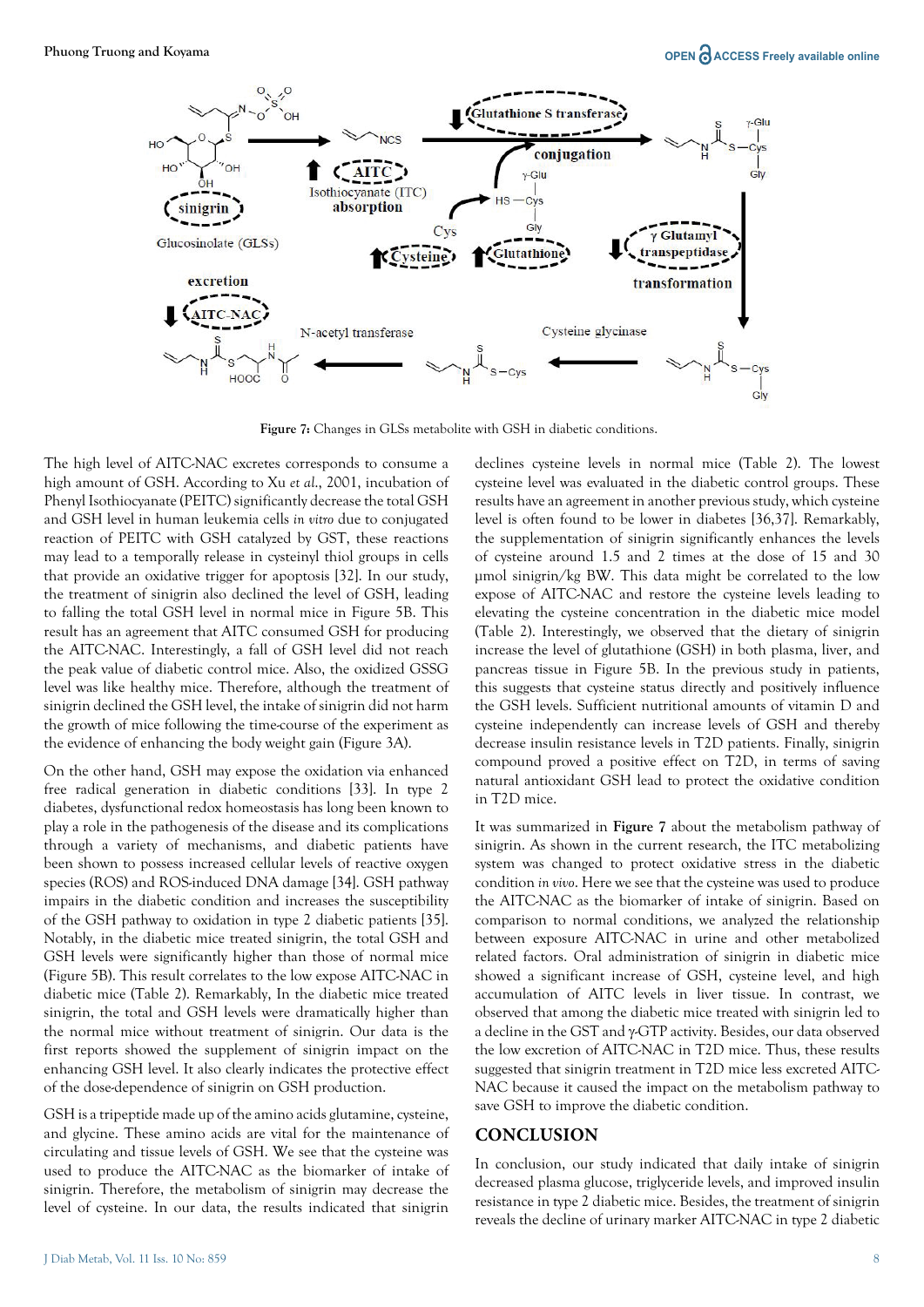conditions compared to healthy mice. Sinigrin treatment inclined to accumulate at a high-level of AITC in the liver and pancreas accompanied by accumulation of GSH. Daily intake of sinigrin enhancing the GSH levels in pancreas tissue leading to improve oxidative status in the T2D mice. Thus, metabolize change was improved insulin resistance and suppress oxidative stress in diabetic conditions. Therefore, these findings propose that sinigrin can serve as a novel therapeutic agent for T2D.

### **ACKNOWLEDGMENT**

This study was supported by the Department of Food Chemistry and Functional Nutrition, Graduate School of Marine Science and Technology, TUMSAT University. This study is funded in part by the Can Tho University Improvement Project VN14-P6, supported by a Japanese ODA loan.

# **CONFLICTS OF INTEREST**

The authors declare that there is no conflict of interests regarding the publication of this paper.

#### **REFERENCES**

- 1. Steinmetz KA, Potter JD. Vegetables, fruit, and cancer. I. Epidemiology. CCCNEN. 1991; 2:325-357.
- 2. Block G, Patterson B, Subar A. Fruit, vegetables, and cancer prevention: a review of the epidemiological evidence. Nutr Cancer. 1992;18:1-29.
- 3. Fahey JW, Zalcmann AT, Talalay P. The chemical diversity and distribution of glucosinolates and isothiocyanates among plants. Phytochemistry. 2001;56:5-51.
- 4. Elfoul L, Rabot S, Khelifa N, Quinsac A, Duguay A, Rimbault A. Formation of allyl isothiocyanate from sinigrin in the digestive tract of rats monoassociated with a human colonic strain of Bacteroides thetaiotaomicron. FEMS microbiology letters. 2001;197:99-103.
- 5. Dinkova-Kostova AT, Kostov RV. Glucosinolates and isothiocyanates in health and disease. Trends. Mol. Med. 2012;18:337-347.
- 6. Mahéo K, Morel F, Langouët S, Kramer H, Le Ferrec E, Ketterer B, et al. Inhibition of cytochromes P-450 and induction of glutathione S-transferases by sulforaphane in primary human and rat hepatocytes. Cancer Res. 1997;57:3649-3652.
- 7. Munday R, Munday CM. Induction of phase II detoxification enzymes in rats by plant-derived isothiocyanates: comparison of allyl isothiocyanate with sulforaphane and related compounds. J Agric Food Chem. 2004;52:1867-1871.
- 8. Ma L, Liu G, Sampson L, Willett WC, Hu FB, Sun Q. Dietary glucosinolates and risk of type 2 diabetes in 3 prospective cohort studies. Am J Clin Nutr. 2018;107:617-625.
- 9. Bahadoran Z, Mirmiran P, Hosseinpanah F, Hedayati M, Hosseinpour-Niazi S, Azizi, F. Broccoli sprouts reduce oxidative stress in type 2 diabetes: a randomized double-blind clinical trial. Eur J Clin Nutr. 2011;65:972-977.
- 10. Cho EJ, Lee YA, Yoo HH, Yokozawa T. Protective effects of broccoli (Brassica oleracea) against oxidative damage in vitro and in vivo. J Nutr Sci Vitaminol. 2006;52:437-444.
- 11. Bahadoran Z, Tohidi M, Nazeri P, Mehran M, Azizi F, Mirmiran P. Effect of broccoli sprouts on insulin resistance in type 2 diabetic patients: a randomized double-blind clinical trial. Int J Food Sci Nutr. 2012;63:767-771.
- 12. Mennicke W, Görler K, Krumbiegel G. Metabolism of some naturally occurring isothiocyanates in the rat. Xenobiotica. 1983;13:203-207.
- 13. Ganda OP, Rossini AA, Like AA. Studies on streptozotocin diabetes.

Diabetes. 1976;25:595-603.

- 14. Tachi Y, Okuda Y, Bannai C, Bannai S, Shinohara M, Shimpuku H, et al. Hyperglycemia in diabetic rats reduces the glutathione content in the aortic tissue. Life Science. 2001;1039-1047.
- 15. Quon MJ. Limitations of the fasting glucose to insulin ratio as an index of insulin sensitivity. J Clin Endocrinol Metab. 2001;86:4615-4617.
- 16. Chung FL, Jiao D, Getahun SM, Yu MC. A urinary biomarker for uptake of dietary isothiocyanates in humans. Cancer Epidemiology and Prevention Biomarkers. 1998;7:103-108.
- 17. Zhang Y, Cho CG, Posner GH, Talalay P. Spectroscopic quantitation of organic isothiocyanates by cyclocondensation with vicinal dithiols. Anal. Biochem. 1992;205:100-107.
- 18. Vermeulen M, Zwanenburg B, Chittenden GJ, Verhagen H. Synthesis of isothiocyanate-derived mercapturic acids. Med Chem. 2003;38:729-737.
- 19. Vermeulen M, van Rooijen HJ, Vaes WH. Analysis of isothiocyanate mercapturic acids in urine: a biomarker for cruciferous vegetable intake. J Agric Food Chem. 2003;51:3554-3559.
- 20. Vermeulen M, van Rooijen HJ, Vaes WH. Analysis of Isothiocyanate Mercapturic Acids in Urine: A Biomarker for Cruciferous Vegetable Intake. J Agric Food Chem. 2003;51:3554-3559.
- 21. Tietze F. Enzymic method for quantitative determination of nanogram amounts of total and oxidized glutathione. Anal biochem. 1969;27:502-522.
- 22. Habig WH, Pabst MJ, Jakoby WB. Glutathione S-transferases the first enzymatic step in mercapturic acid formation. Journal of biological Chemistry. 1974; 249:7130-7139.
- 23. Hayashi K, Kojima R, Ito M. Strain differences in the diabetogenic activity of streptozotocin in mice. Biological and Pharmaceutical Bulletin. 2006 29:1110-1119.
- 24. Salahuddin M, Jalalpure SS. Antidiabetic activity of aqueous fruit extract of Cucumis trigonus Roxb. in streptozotocin-induced-diabetic rats. J Ethnopharmacol. 2010;127:565-567.
- 25. Lee SH, Park SA, Ko SH, Yim HW, Ahn YB, Yoon KH, et al. Insulin resistance and inflammation may have an additional role in the link between cystatin C and cardiovascular disease in type 2 diabetes mellitus patients. Metabolism. 2010;59:241-246.
- 26. Reddy, KJ, Singh, M, Bangit, JR, Batsell, RR. The role of insulin resistance in the pathogenesis of atherosclerotic cardiovascular disease: an updated review. J Cardiovasc Med. 2010;11:633-647.
- 27. Bollard M, Stribbling S, Mitchell S, Caldwell J. The disposition of allyl isothiocyanate in the rat and mouse. Food Chem Toxicol. 1997;35:933-943.
- 28. Mennicke W, Kral T, Krumbiegel G, Rittmann N. Determination of N-acetyl-S-(N-alkylthiocarbamoyl)-L-cysteine, a principal metabolite of alkyl isothiocyanates, in rat urine. J Chromatogr B Biomed Sci Appl. 1987;414:19-24.
- 29. Ioannou Y, Burka L, Matthews H. Allyl isothiocyanate: comparative disposition in rats and mice. Toxicol Appl Pharmacol. 1984;75:173-181.
- 30. Li J, Ichikawa T, Janicki JS, Cui T. Targeting the Nrf2 pathway against cardiovascular disease. Expert Opin Ther Targets. 2009;13:785-794.
- 31. Tan Y, Ichikawa T, Li J, Si Q, Yang H, Chen X, et al. Diabetic downregulation of Nrf2 activity via ERK contributes to oxidative stress–induced insulin resistance in cardiac cells in vitro and in vivo. Diabetes. 2011;60:625-633.
- 32. Xu K, Thornalley PJ. Involvement of glutathione metabolism in the cytotoxicity of the phenethyl isothiocyanate and its cysteine conjugate to human leukaemia cells in vitro. Biochem Pharmacol. 2001;61:165-177.
- 33. Wolf S. Diabetes mellitus and free radicals. Br Med Bull. 1993;49:642-52.